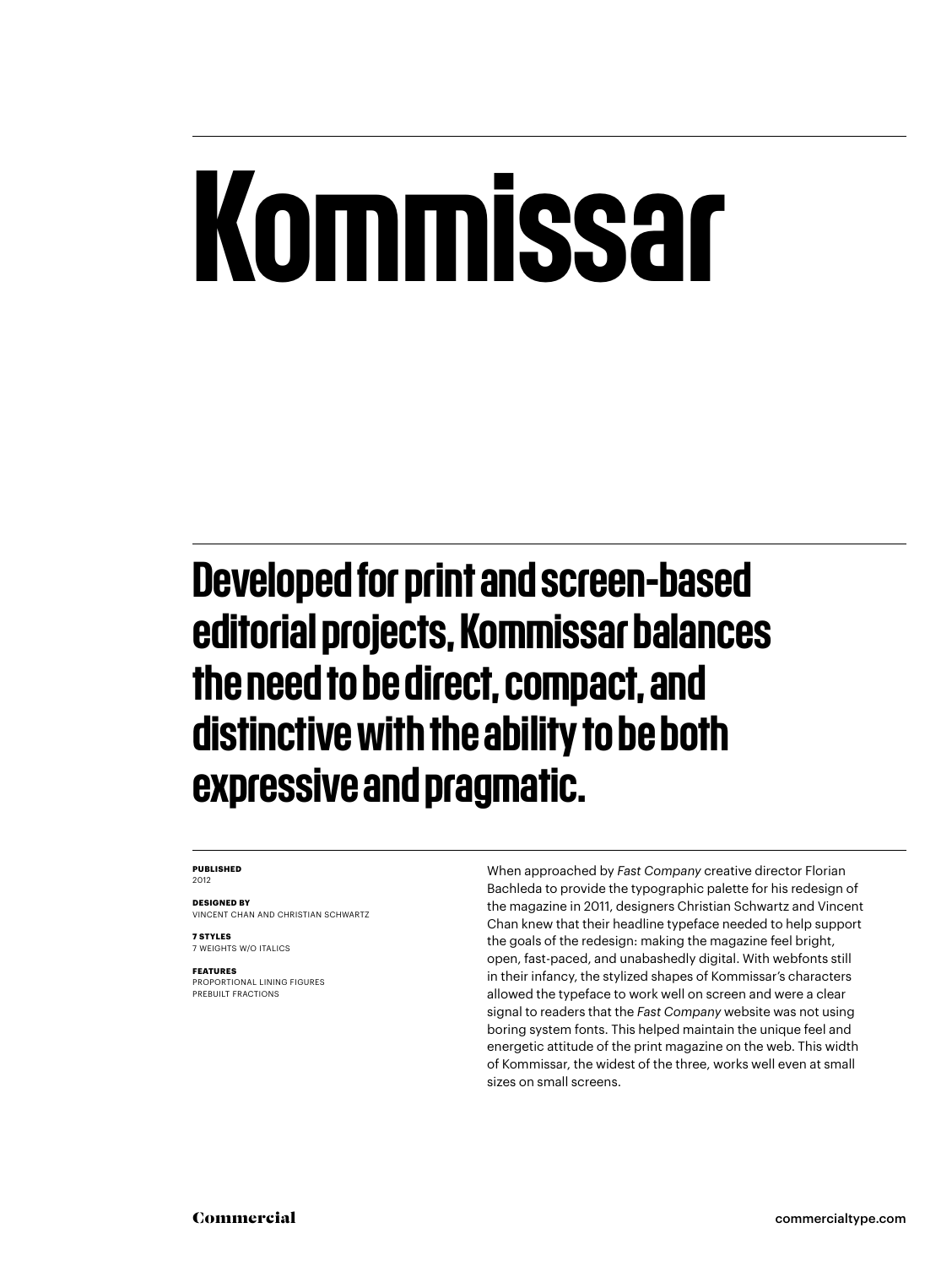Kommissar Thin Kommissar Extralight Kommissar Light Kommissar Regular Kommissar Medium **Kommissar Bold** Kommissar Ultra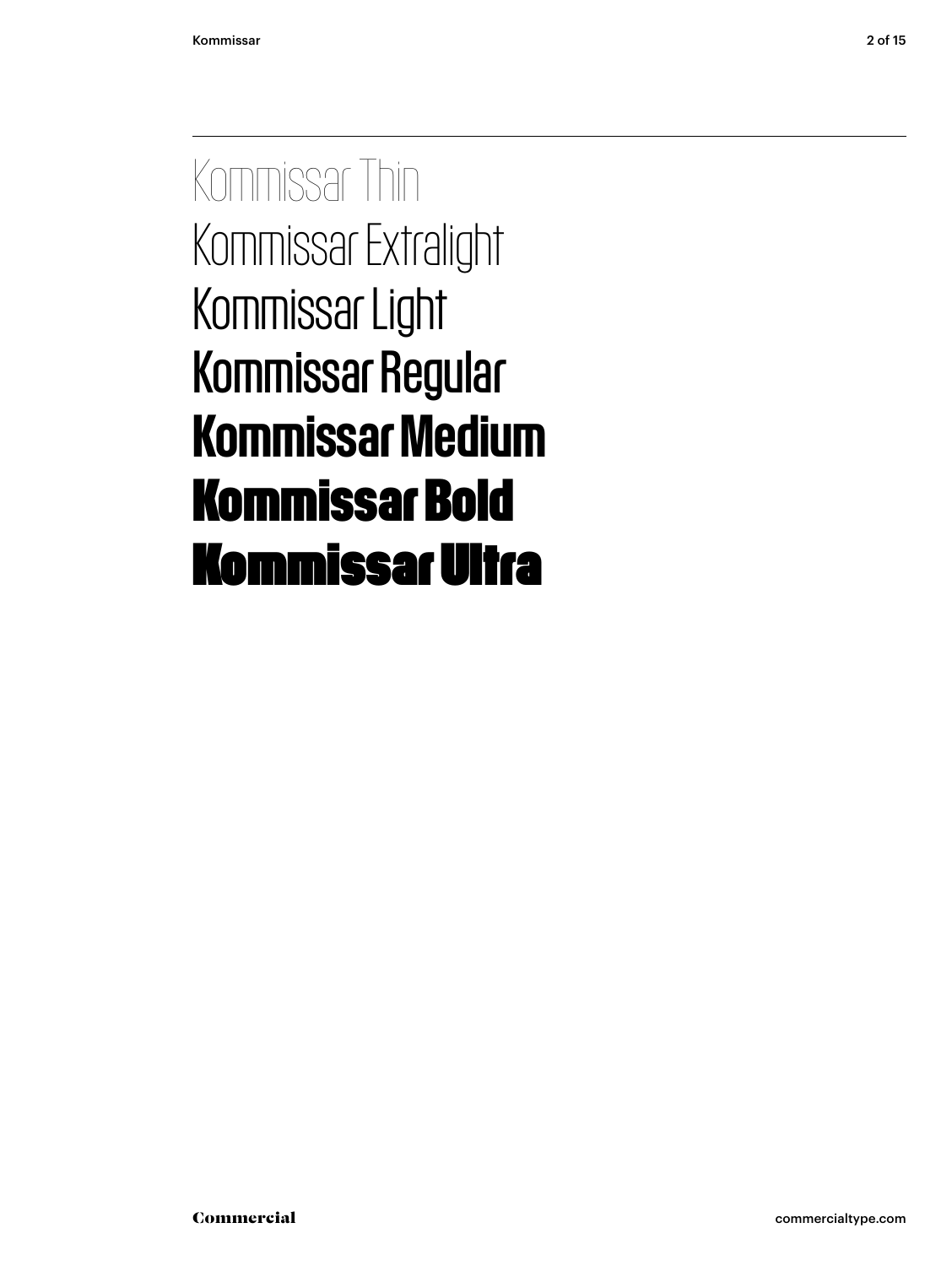

KOMMISSAR THIN, 100 PT

# CCOMMOdated RNGRAPHIC, Écologiquement

KOMMISSAR EXTRALIGHT, 100 PT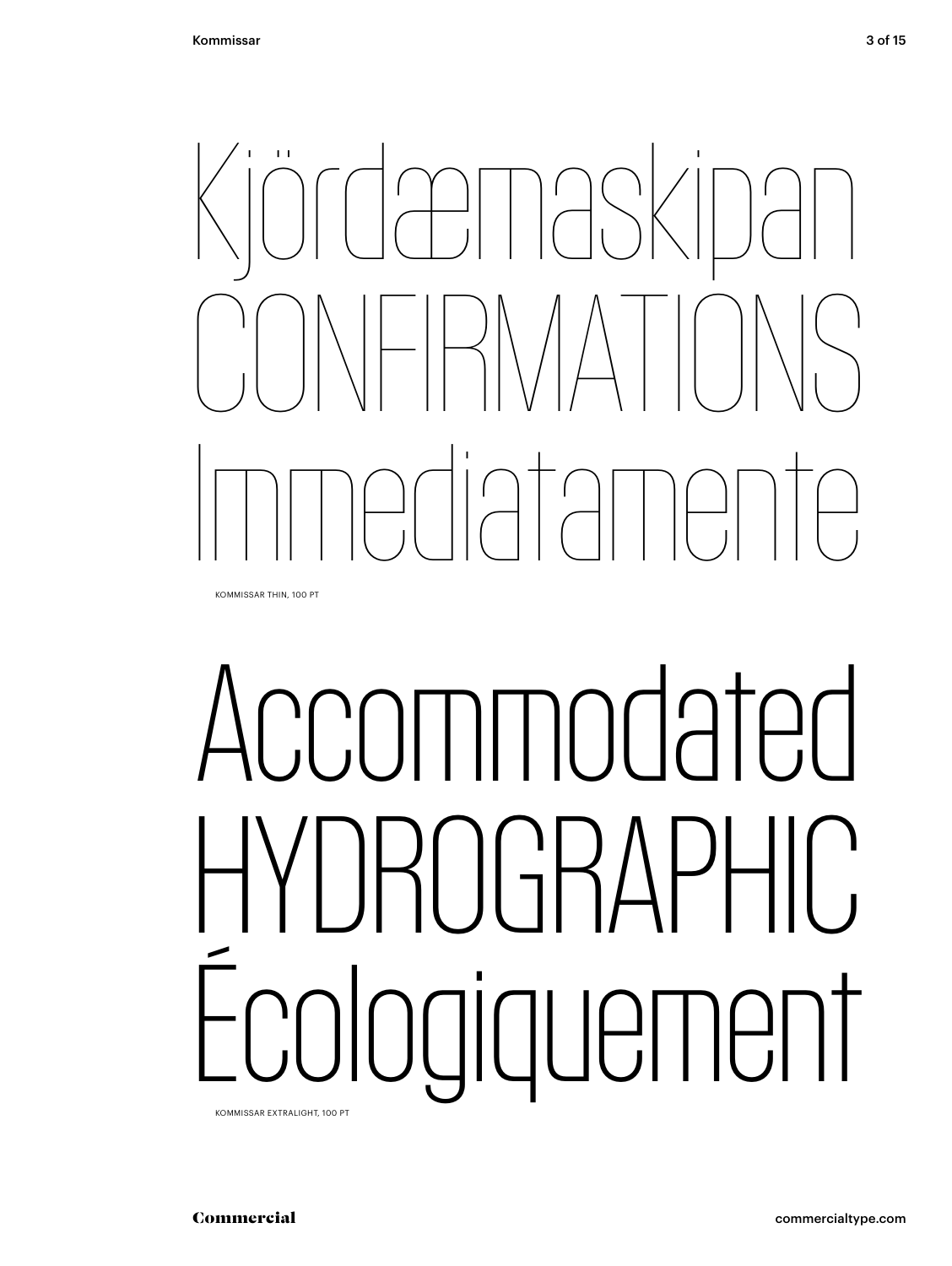# Wahrscheinlich WINDJAMMERS Strälucitoarelor

KOMMISSAR LIGHT, 100 PT

## Independently SURROUNDING Osszegyűitsön KOMMISSAR REGULAR, 100 PT

Commercial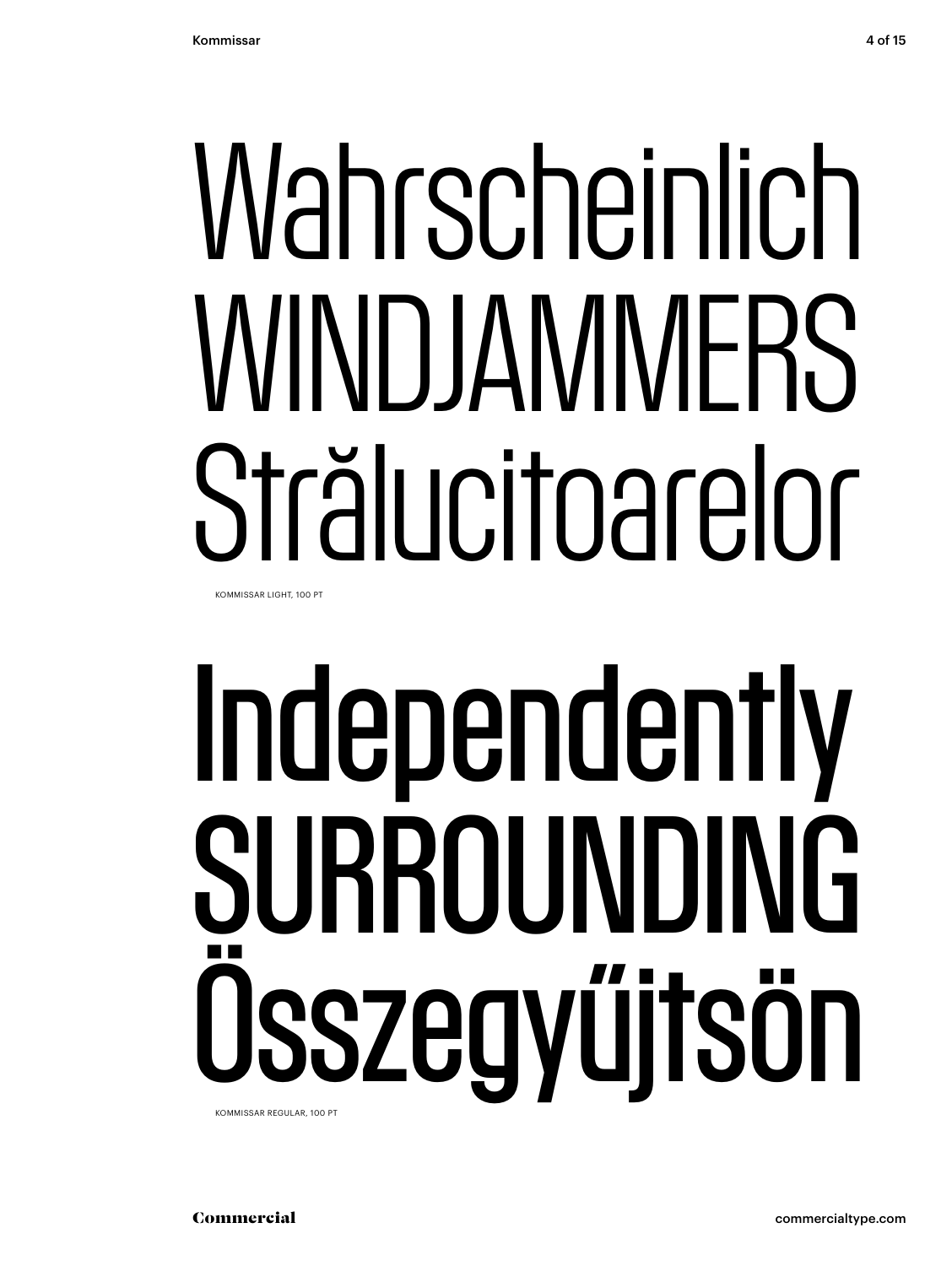## Voornamelijk ZWYCIĘSTWO vestigatory KOMMISSAR MEDIUM, 100 PT

### **Augustinian** TCTORIO IS **Ay** Ϋ**Π** ranitelh

KOMMISSAR BOLD, 100 PT

commercialtype.com

Commercial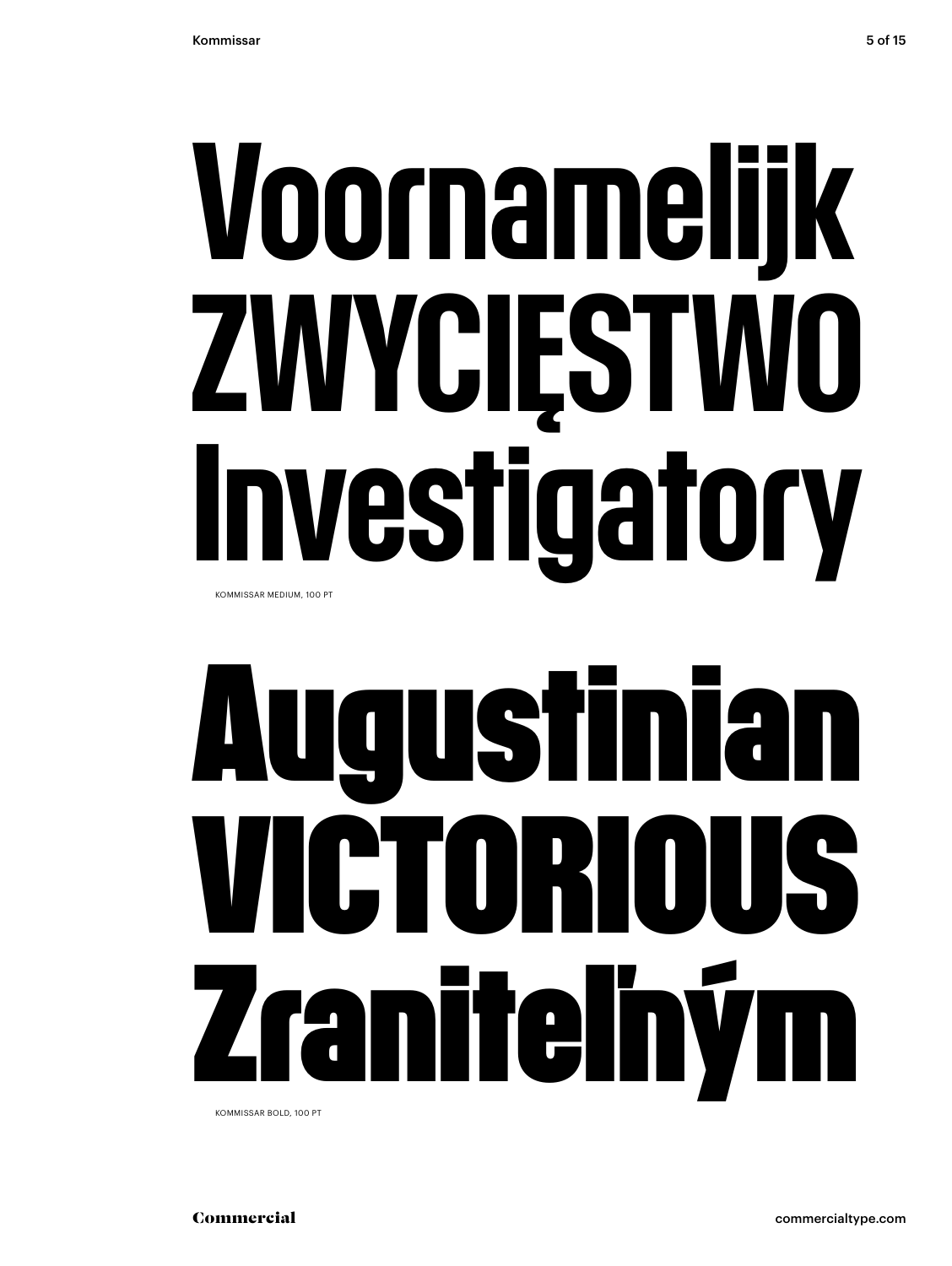

KOMMISSAR ULTRA, 100 PT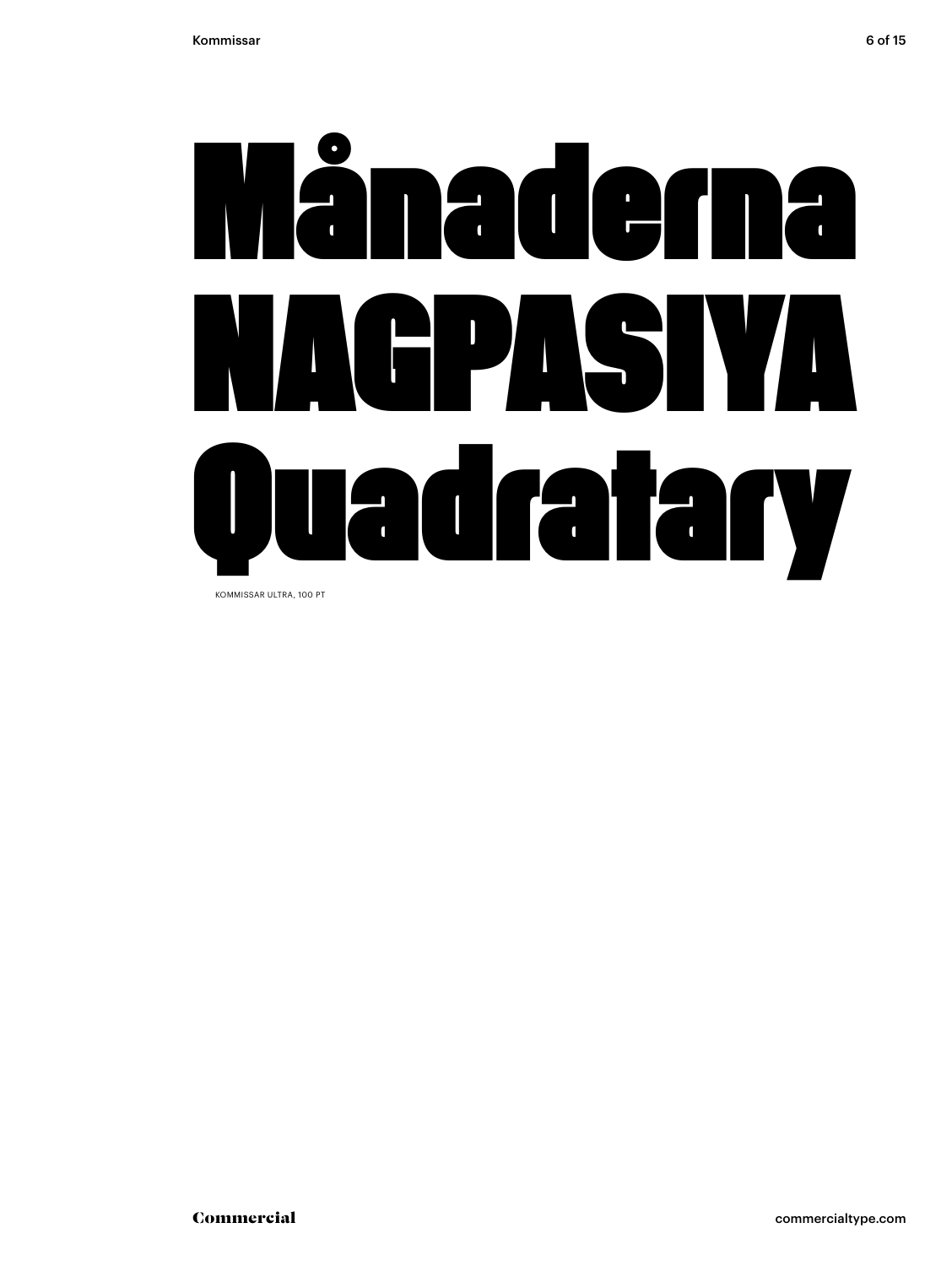MICROCHRONOMETERS Zusammengeschlossen KOMMISSAR THIN, 70 PT

### ANTIINSTITUTIONALIST Konungsfjölskyldunnar KOMMISSAR EXTRALIGHT, 70 PT

### LÕHKEAINEESITLUSELE Asymptomatologically KOMMISSAR LIGHT, 70 PT

## CONTRADISTINGUISH Hydrometeorological

KOMMISSAR REGULAR, 70 PT

Commercial commercialtype.com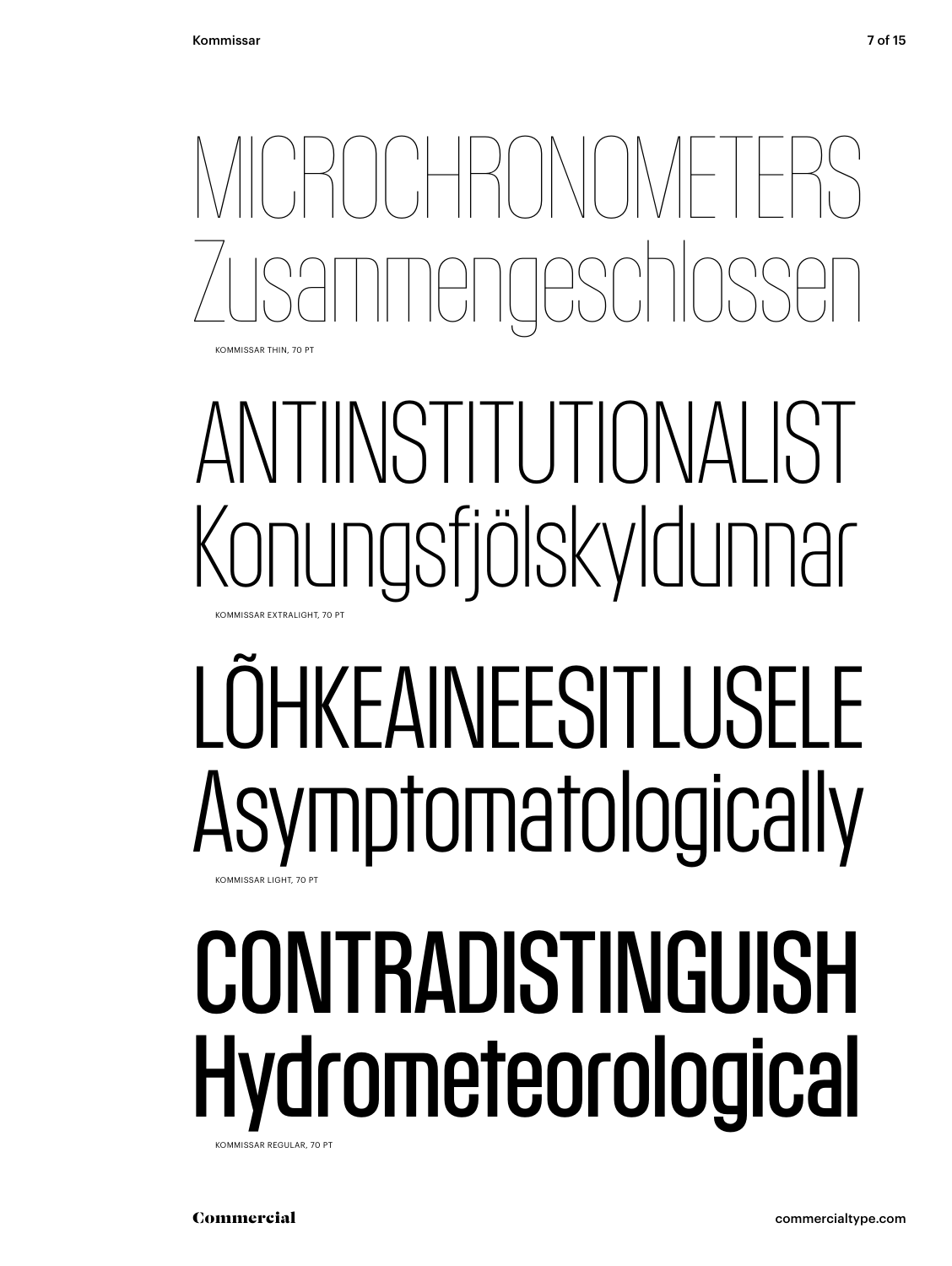## VERSCHIEDENTLICH Fenomenologische

KOMMISSAR MEDIUM, 70 PT

### **ESTABLISHMENTS Testamentissaan**

KOMMISSAR BOLD, 70 PT

### TROVERSI Apprehensively KOMMISSAR ULTRA, 70 PT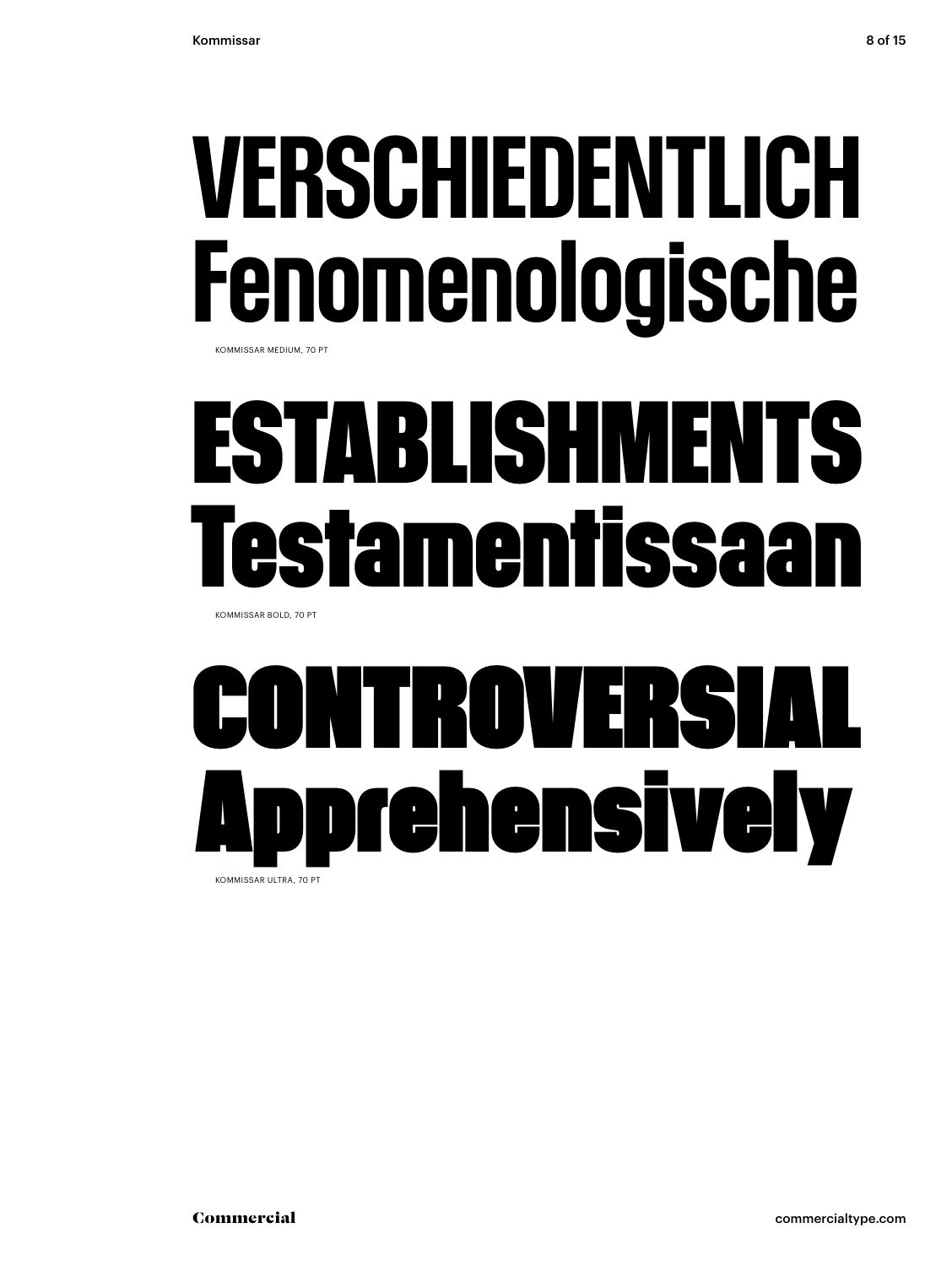KOMMISSAR THIN, 40 PT Composed of ecclesiastics and noblemen TI ES EXPLOITS DU HÉROS MARK ocess is referred to as Rotosco

During the reigns of the Tudor monarchs A IDEIA DE UM CONCERTO DE DESPEDIDA Alpok hetedik legmagasabb hegycsúcsa KOMMISSAR EXTRALIGHT, 40 PT

Overlooking the Swiss town of Zermatt LA SEZIONE ALPINA DELLE ALPI PENNINE J.R.W. Phillips defended its authenticity

Overhuset har 721 medlemmer og har CLASSIC ASTROLOGICAL PHENOMENA The abundance of all-new influences

KOMMISSAR REGULAR, 40 PT

KOMMISSAR LIGHT, 40 PT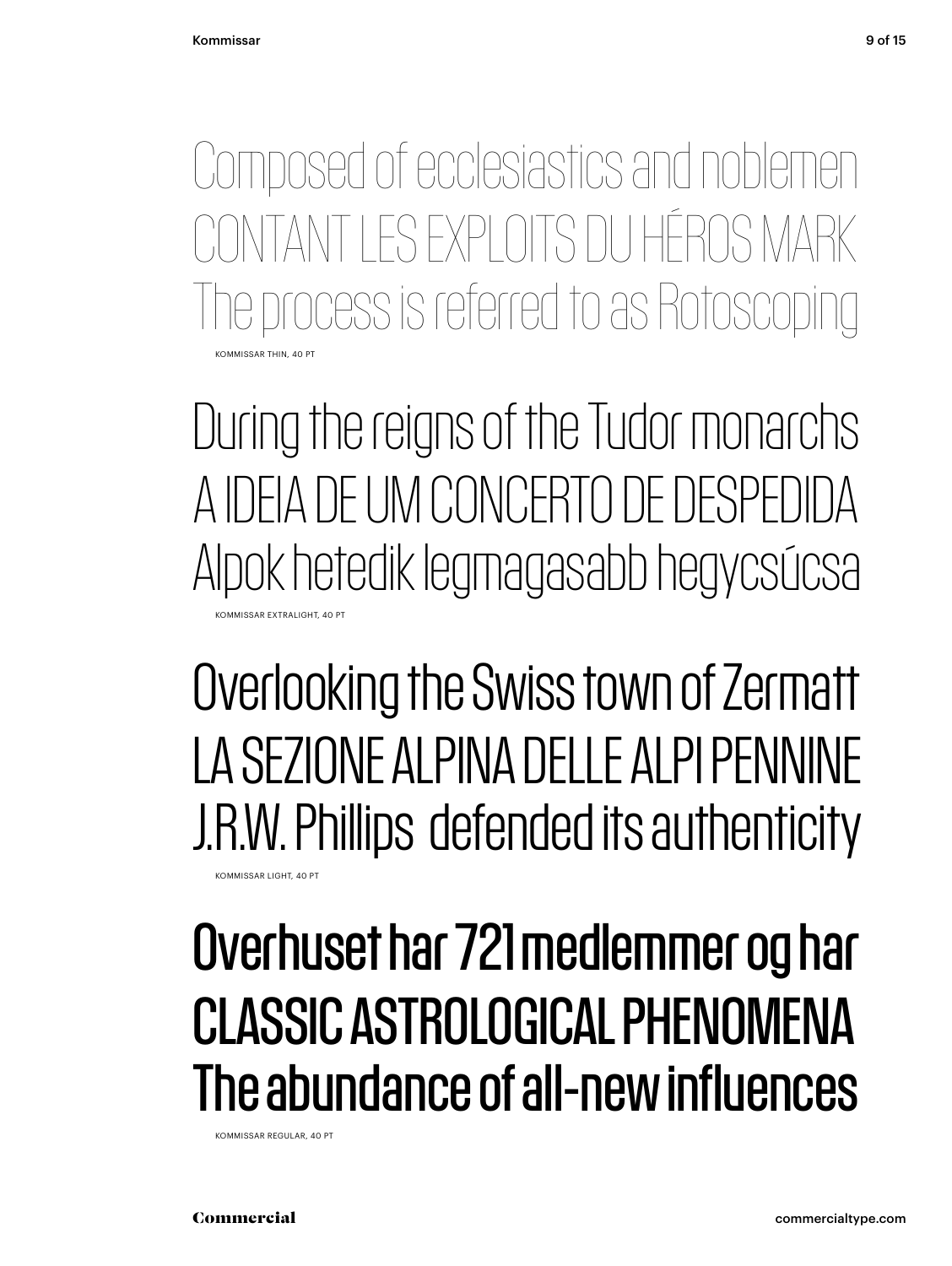#### Highly abstract nature of the work EXCELLING IN HIS STUDIES OF LATIN Seven letters of Alexander Pope III

KOMMISSAR MEDIUM, 40 PT

#### **Bisect into a shifting hierarchy EM MEADOS DA DÉCADA DE 1970 Kadalasan kapag sinabing ang**

KOMMISSAR BOLD, 40 PT

#### Northwest hardwood forests KUNSTLICHER NIEDERS Danir voru ófúsir að ganga að

KOMMISSAR ULTRA, 40 PT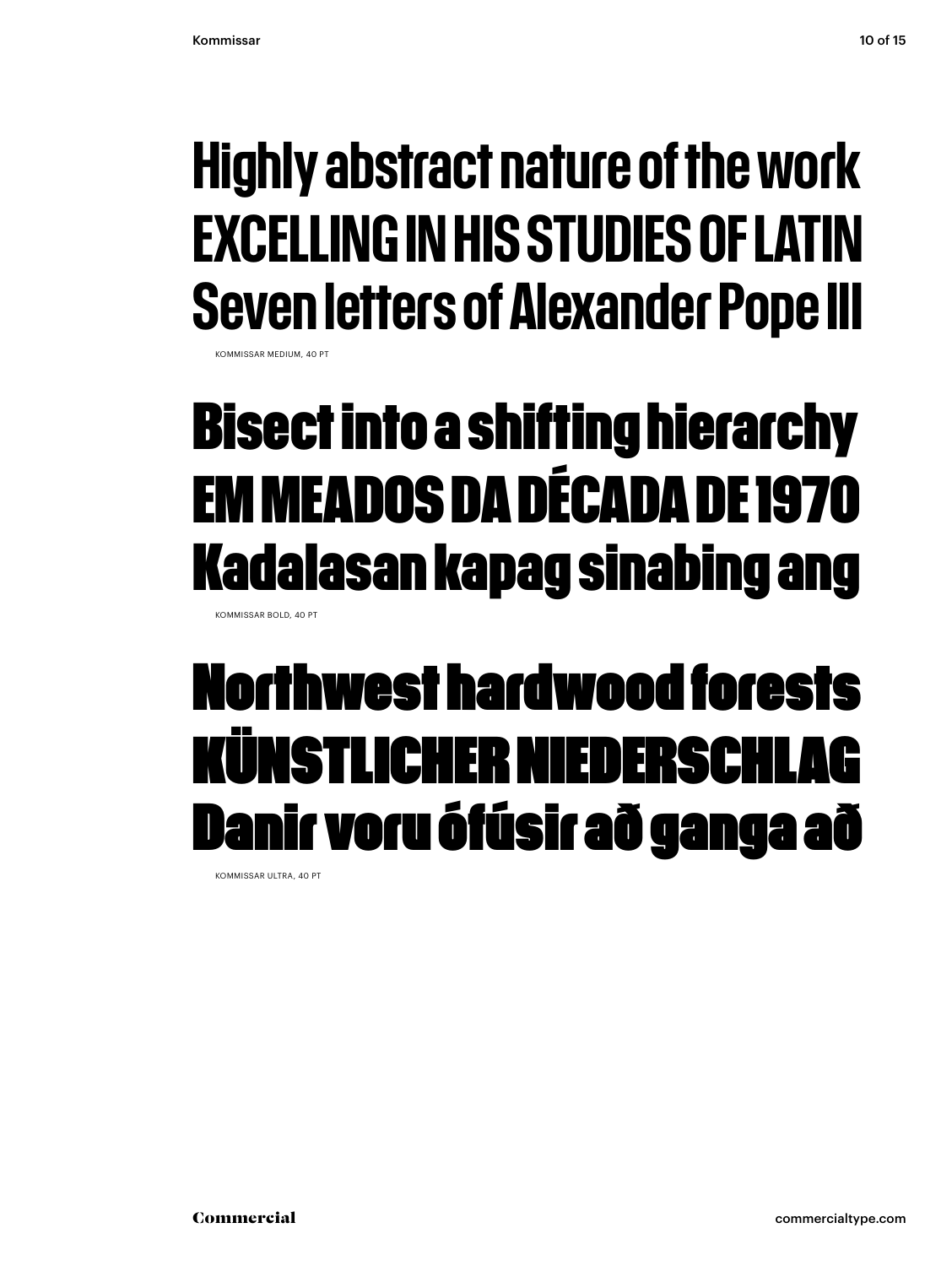He became the first ever chairman of the Belgian Football Association THE WORLD-FAMOUS OFF-PISTE SKI TRAILS OF THE VALLÉE BLANCHE KOMMISSAR THIN, 24 PT

Egyetlen kéziratváltozata maradt fenn az úgynevezett Nedail Codex PADA MUSIM PANAS KEBANYAKAN HUJAN TURUN DALAM KEADAAN KOMMISSAR EXTRALIGHT, 24 PT

La lista tradicional de los nombrados con el título de Rey Supremo SZCZYT KRYWANIA WZNOSI SIĘ NA OKOŁO 21200 M POWYŻEJ DNA KOMMISSAR LIGHT, 24 PT

Irland kom i bruk på 170-tallet i forbindelse med normannernes CATALOG OF NEW INVESTIGATIONS ON ATMOSPHERIC HUMIDITY KOMMISSAR REGULAR, 24 PT

#### Despite wide support from the 235 directors of the board PSYCHEDELISCHE MUZIEK EN TEGEN DE COMMERCIËLE POP

KOMMISSAR MEDIUM, 24 PT

#### **Each area is entitled to appoint a number of electors IL 26 LUGLIO 1915 È LIBERO DOCENTE GRAZIE ALLA TESI**

KOMMISSAR BOLD, 24 PT

#### De Laveleye werd later voorzitter en van Leopold N V'S TRIUMPHAL ROYAL ENTRY TO L

KOMMISSAR ULTRA, 24 PT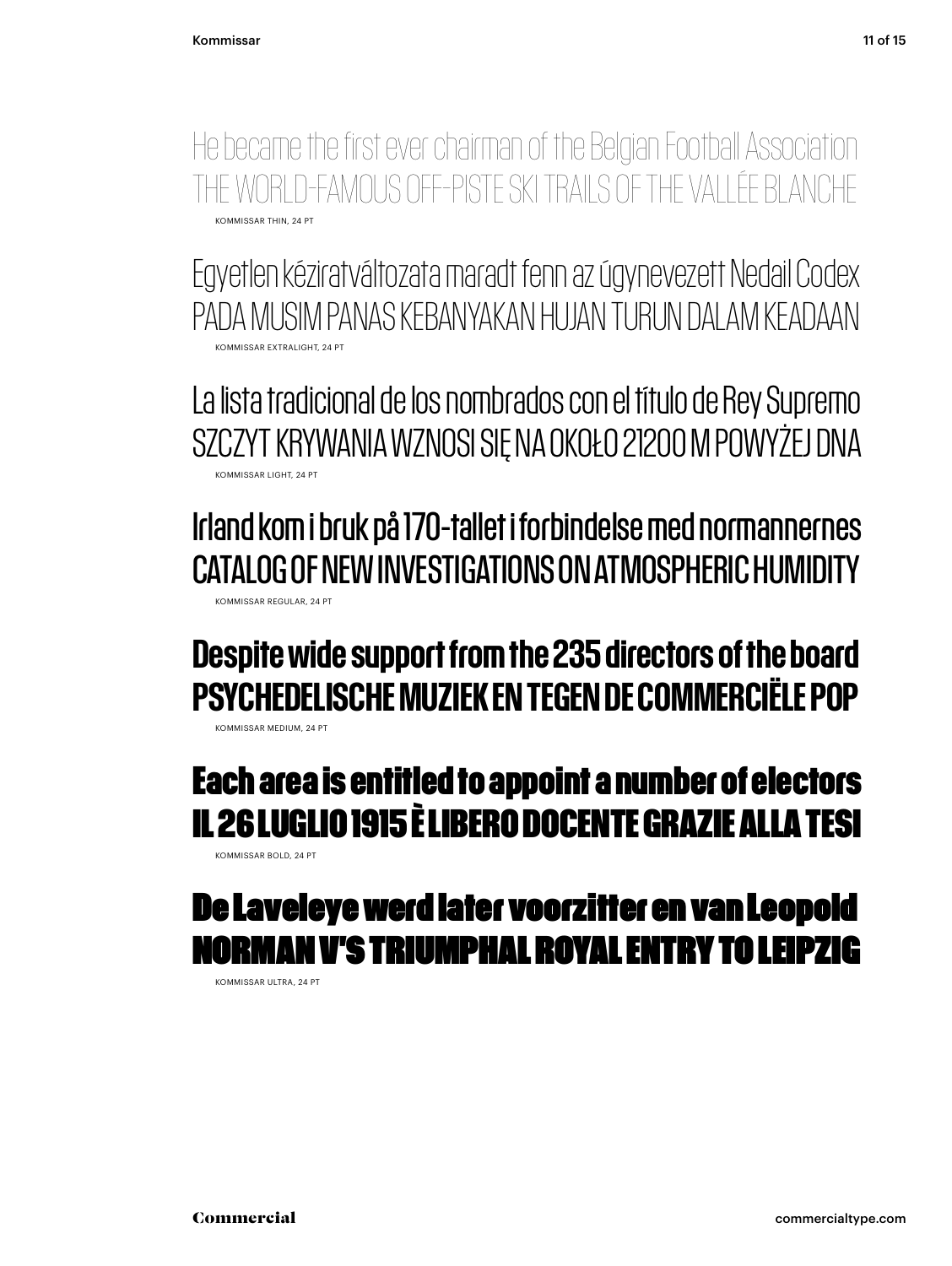#### Published by Gardena Press KOMMISSAR THIN, 50 PT

La questione del linguaggio KOMMISSAR EXTRALIGHT, 50 PT

#### John of Salisbury's writing KOMMISSAR LIGHT, 50 PT

#### About 75.7% of all homes KOMMISSAR REGULAR, 50 PT

#### Þessi breyting féll ekki KOMMISSAR MEDIUM, 50 PT

#### **Ingénieur des mines**  KOMMISSAR BOLD, 50 PT

### iené království

KOMMISSAR ULTRA, 50 PT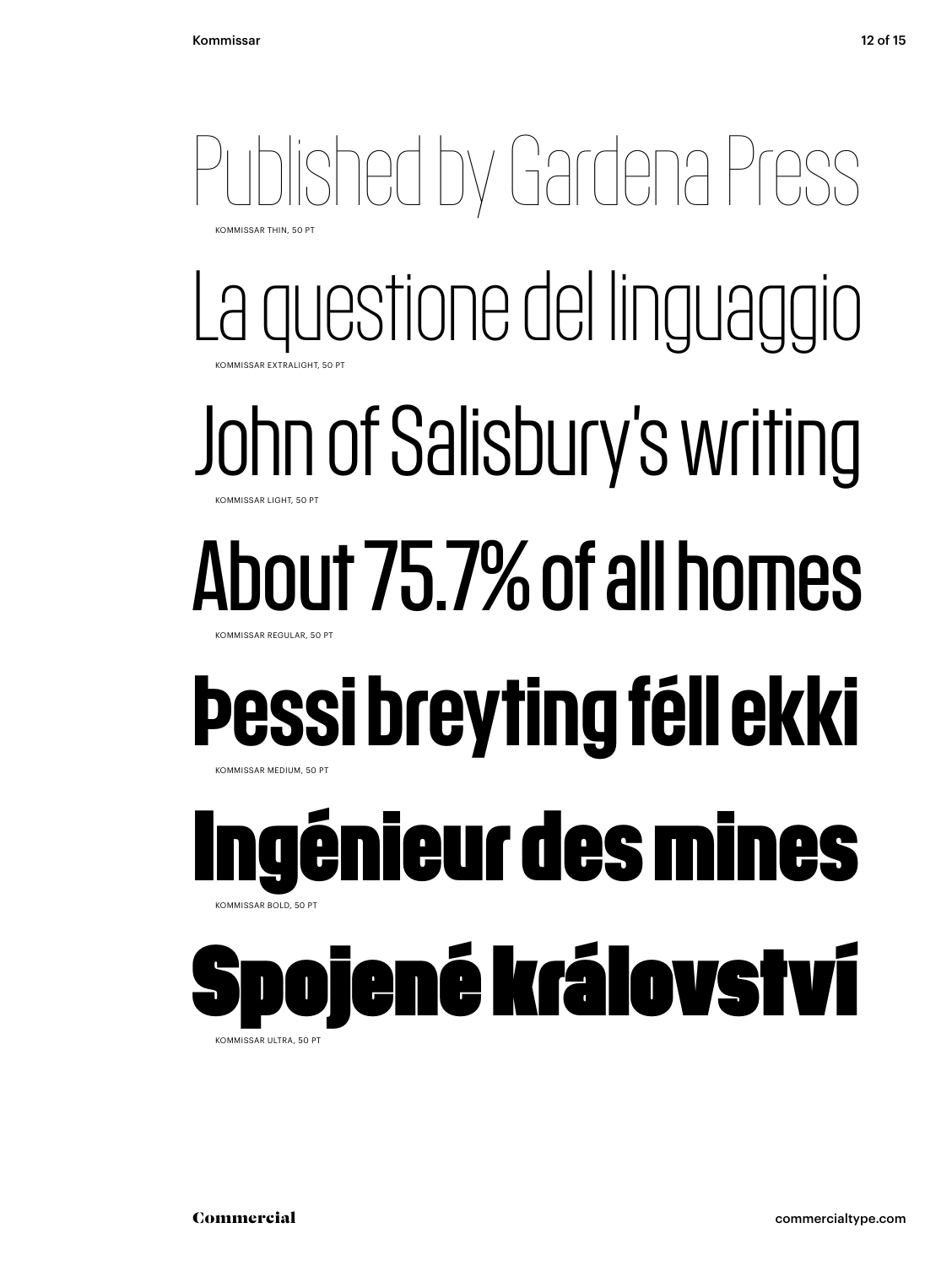| UPPERCASE                              | <b>ABCDEFGHIJKLMNOPORSTUVWXYZ</b>                                                                               |  |  |  |  |
|----------------------------------------|-----------------------------------------------------------------------------------------------------------------|--|--|--|--|
| LOWERCASE                              | abcdefghijklmnopqrstuvwxyz                                                                                      |  |  |  |  |
| STANDARD PUNCTUATION                   | j!¿?::-——()[]{}/ \&@*""''.,,«»‹› \$•¶†‡©®™                                                                      |  |  |  |  |
| ALL CAP PUNCTUATION                    | $16 - -$                                                                                                        |  |  |  |  |
| PROPORTIONAL LINING<br>default figures | \$££¥1234567890¢f%‰ <sup>ao</sup> #°<+=-×÷>'"                                                                   |  |  |  |  |
| PREBUILT FRACTIONS                     | $\frac{1}{2}$ $\frac{1}{3}$ $\frac{2}{3}$ $\frac{1}{4}$ $\frac{3}{4}$                                           |  |  |  |  |
| <b>ACCENTED UPPERCASE</b>              | ÁÂÀÄÅÃĂĂĀĄÅÆÆÇĆČĈĊĎĐÉÊÈËĖĒĘĞĜĢĠĦ<br>ĤĺĨĬĬĨĮĨĬĴĶŁĹĽĻĿÑŃŇŅŊÓÔŎŎŎŎŎØŒŔŘŖŠŚ<br>SŜSÞŤŢŦŨŨŨŨŨŰŨŨŮŨŴŴŴŴÝŶŶŸIJŽŹŻ       |  |  |  |  |
| <b>ACCENTED LOWER CASE</b>             | áâàäåããāąåææçccccddõéêèëěeeçğĝģġ<br>ħĥıíîìïījîĭĵjķŀĺľļŀñńňṇ'nŋóôòöőőōøøœŕřŗßšś<br>ŞŜŞþť‡ŧúûùüűűūyůũẃŵẁŸýŷÿijžźż |  |  |  |  |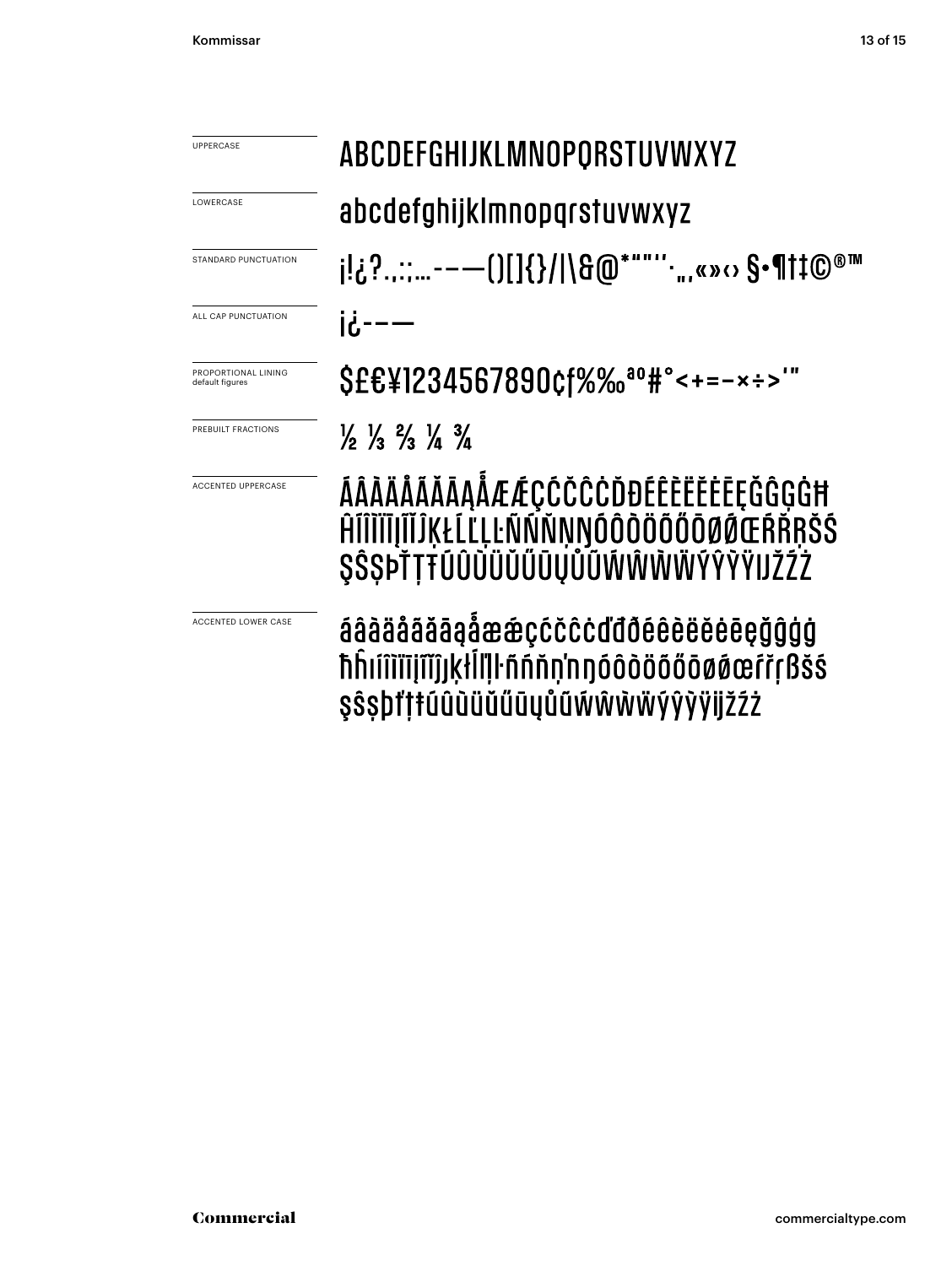| <b>OPENTYPE FEATURES</b><br><b>FAMILY WIDE</b>        | <b>DEACTIVATED</b><br>$i$ :Fish & Chips — £4.65!? |                                         | <b>ACTIVATED</b>         |                                         |
|-------------------------------------------------------|---------------------------------------------------|-----------------------------------------|--------------------------|-----------------------------------------|
| ALL CAPS<br>moves punctuation up                      |                                                   |                                         | ¿IFISH & CHIPS - £4.65!? |                                         |
| PROPORTIONAL LINING<br>default figures                | Sale:<br>Now:                                     | \$3,460 €1,895<br><b>\$7,031 £9,215</b> | Sale:<br>Now:            | \$3,460 €1,895<br><b>\$7,031 £9,215</b> |
| <b>FRACTIONS</b><br>prebuilt 1/2 1/3 1/4 1/4          |                                                   | 91/2 kg of 3/4-sized models             | 9½ kg of ¾-sized models  |                                         |
| <b>LANGUAGE FEATURE</b><br>Română (Romanian) s accent | ÎNSUȘI lărgește științifice                       |                                         |                          | ÎNSUȘI lărgește științifice             |